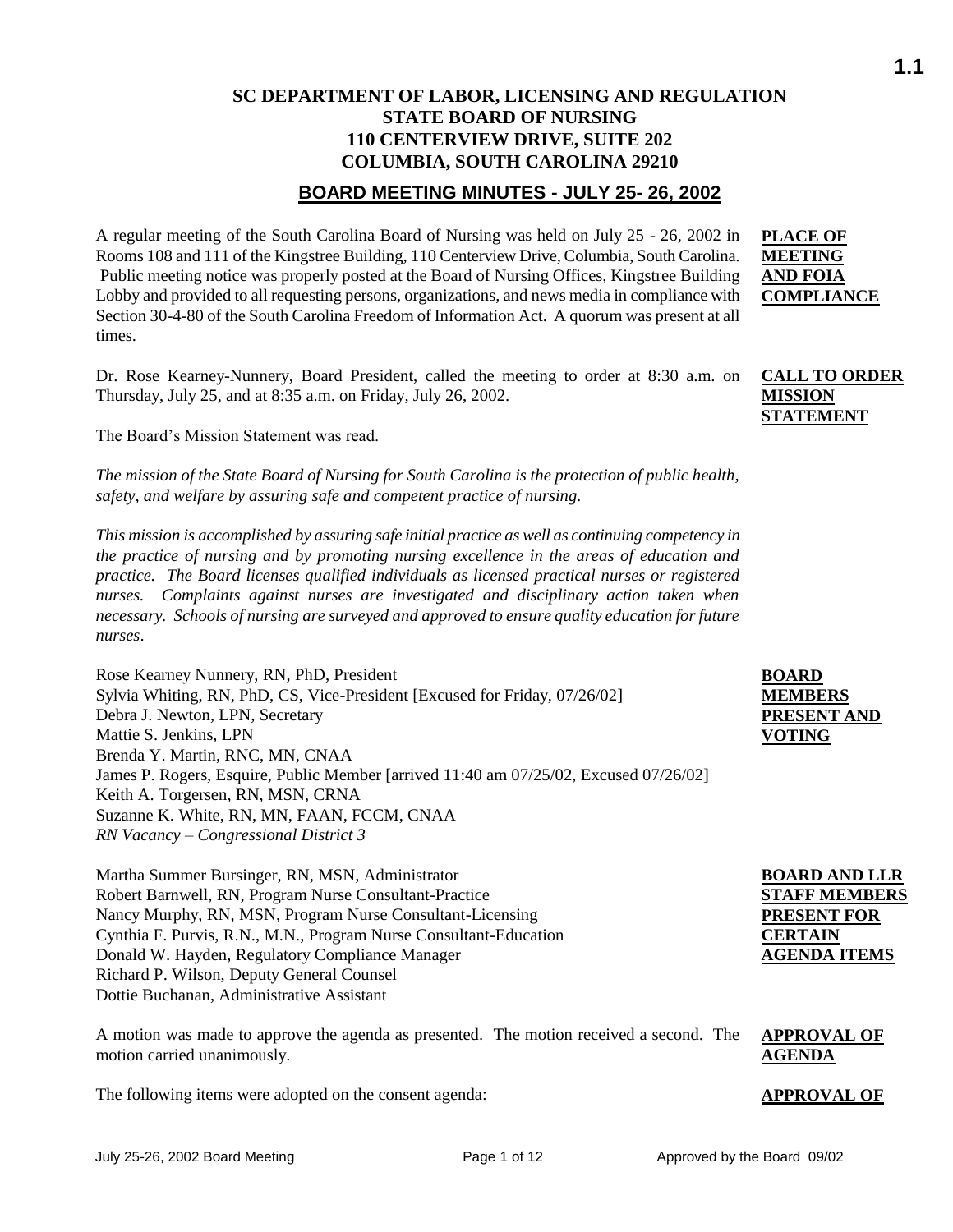- *2.1a License Statistics*
- *3.2 Correspondence: Syble M. Oldaker, PhD, RNCS - Resignation*
- *4.1 Recovering Professionals Program Update*
- *4.2 Colleagues in Caring*
- *4.3 School Nurse Task Force Report*
- *5.1 Summary Statistics on Advanced Practice*
- *5.3 Minutes of May 17, 2002 Advanced Practice Subcommittee*
- *5.4 Information: Letter–Admin of Heparin & Blood by Respiratory Care Practitioners During ECMO Procedures*
- *5.5 Recommended Appointment toNursing Practice & Standards Committee Membership*
- *6.1 Approval of June 13, 2002 Disciplinary Review Committee (DRC) Minutes*
- *6.3 Unlicensed Practice*
- *7.1 For Information: Williamsburg Technical College - Intent to Establish a PN Program*
- *7.2 For Information: Newberry Career Center - Closing*
- *7.3 For Information: Piedmont Technical College PNP - Satellite Class in Newberry*
- *8.1 License Recommendations*
- *8.2 For Information: Appearance Process*

A motion was made to adopt the Consent Agenda with the removal of Item 5.2 - Minutes of Nursing Practice and Standards Committee Meeting*.* The motion received a second. The motion carried. **MOTION**

Minutes of the March 30 - 31, 2002 Regular Board Meeting, April 23, 2002 Conference Call Board Meeting, May 29, 2002 Strategic Planning Retreat, May 30-31, 2002 Regular Board Meeting, June 7, 2002 Conference Call Compact Subcommittee Meeting, and June 26, 2002 Conference Call Board Meeting were presented to the Board for review and approval. **APPROVAL OF BOARD MEETING MINUTES**

A motion was made to approve the March 30-31, 2002 Regular Board Meeting minutes with corrections. The motion received a second. The motion carried unanimously. **MOTION**

A motion was made to approve the April 23, 2002 Conference Call Board Meeting minutes as presented. The motion received a second. The motion carried unanimously. **MOTION**

A motion was made to defer approval the May 28-31, 2002 Strategic Planning and Regular Board Meeting minutes to Friday. The motion received a second. The motion carried unanimously. **MOTION**

A motion was made to approve the June 7, 2002 Conference Call Compact Subcommittee Meeting minutes as presented. The motion received a second. The motion carried unanimously. **MOTION**

A motion was made to approve the June 26, 2002 Conference Call Board Meeting minutes as presented. The motion received a second. The motion carried unanimously. **MOTION**

#### **ADMINISTRATOR'S REPORT**

Ms. Bursinger introduced Lisa Maseng, Department of Labor, Licensing and Regulations' (LLR) new Legislative Liaison. Ms. Maseng thanked Ms. Bursinger and Ms. Buchanan for their hard work during the last legislative session. She reported that Ms. Bursinger had represented the Board of Nursing very well at numerous legislative committee meetings. She said that Ms. Bursinger was well prepared and well spoken as she made presentations and answered questions. **LICENSURE UPDATE**

# **CONSENT AGENDA**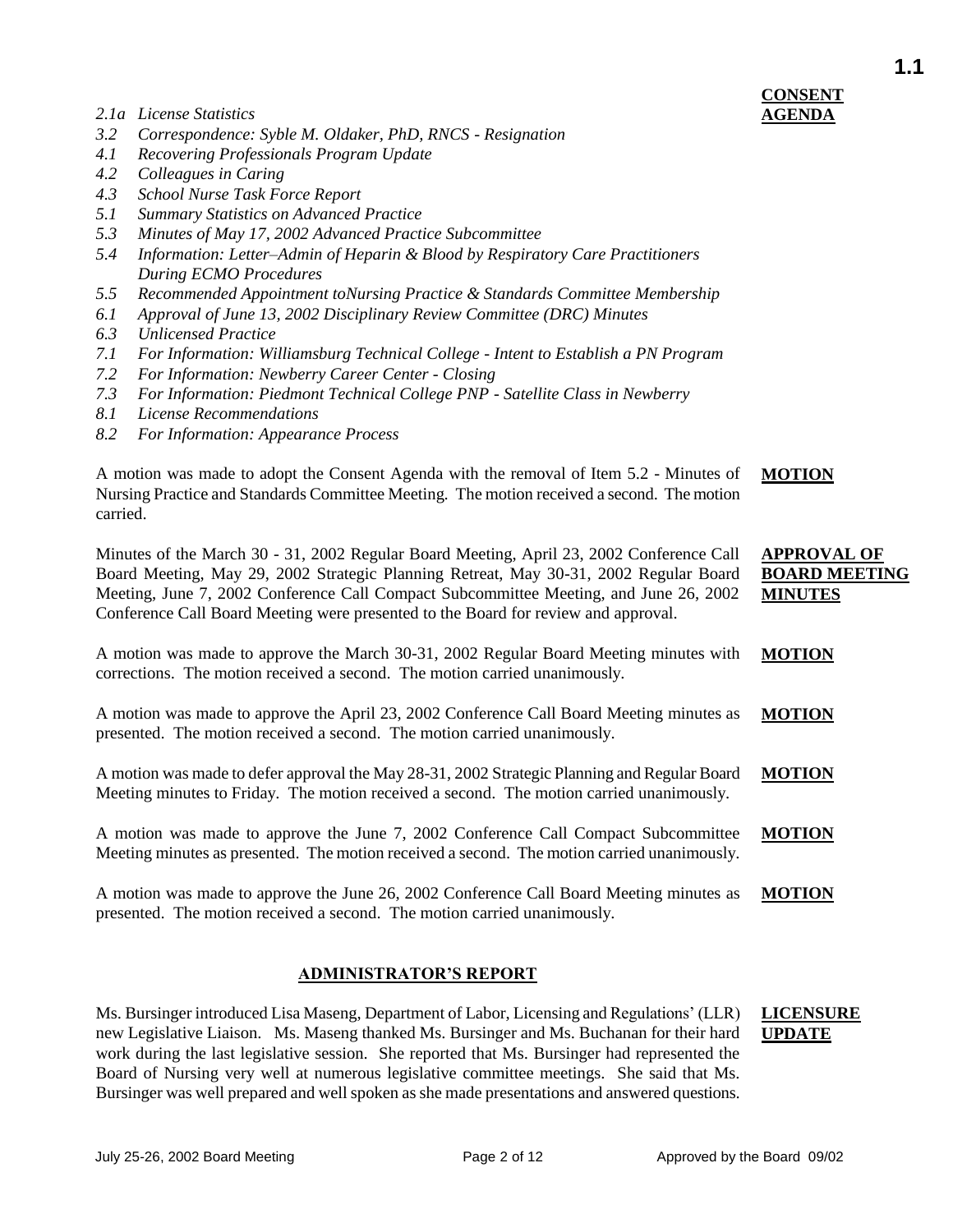Ms. Maseng stressed the importance of prompt responses to Ms. Bursinger's requests for opinions on legislative issues. This information is needed quickly to respond at committee meetings and for the Legislative Liaison's office to know the Board of Nursing stance on legislation that may affect the practice of nursing. She reported that practice acts being introduced would be a priority for her office. Ms. Maseng described several databases are that being developed to better serve the boards and other areas of LLR.

#### Policy for Administrative Denial of Licensure –Nancy Murphy

Ms. Murphy presented a revised Policy for Administrative Denial of License for Board review and approval. She proposed revising the policy to better facilitate the licensing process for the Board, board staff, and applicants. The changes to the policy included adding "*occurring within five (5) years of the application date*" to #2 and changing #3 to read "*Crimes that involve Moral Turpitude (excluding fraudulent checks, shoplifting, petit larceny, and other crimes not deemed to raise a substantial question as to the qualifications and fitness of the applicant or lapsed licensee.*)" <u>or</u> change to read "*Crimes occurring within five (5) years of the application date that involve Moral Turpitude (excluding fraudulent checks, shoplifting, petit larceny and other crimes not deemed to raise a substantial question as to the qualifications and fitness of the applicant or lapsed licensee.)*" or deleting the current #3. There were no proposed changes to the procedure portion of the policy.

A motion was made to approve changes to the Administrative Denial of License adding, "*occurring within five (5) years of the application date*" to #2 and to change #3 to read "*Crimes occurring within five (5) years of the application date that involve Moral Turpitude (excluding fraudulent checks, shoplifting petit larceny and other crimes not deemed to raise a substantial question as to the qualifications and fitness of the applicant or lapsed licensee.)*" in the policy section. The motion received a second. The motion carried unanimously.

#### Guidelines for Administrator's Licensure Recommendations – Nancy Murphy

Ms. Murphy presented a revised Policy on Licensing of Persons with Certain Criminal Convictions for Board review. The proposed changes will allow the Board's administrator and program nurse consultant to issue licenses, recommend applicant licensure for Board ratification or refer an application to the full Board for consideration under the Board's approved guidelines. Parameters for convictions are listed more specifically in the revised policy.

A motion was made to approve changes to the Policy on Licensing of Persons with Certain Criminal Convictions. The motion received a second. The motion carried unanimously.

## 960 Hours Requirement – Upcoming Renewal

Ms. Bursinger requested that the Board allow staff to count the hours of nursing practice worked between October though January toward the 960 hour requirement instead of instead of ending the count on September  $30<sup>th</sup>$  each year as we have in the past.

A motion was made to approve the request to count the hours of nursing practice worked between October though January toward the 960 hour requirement. The motion received a second. The motion carried unanimously.

## APRN Profiling – Donald Hayden

At the March 2001, the Board approved the concept of mandatory profiling for advanced practice nurses (APRN) and asked for further details. Mr. Hayden presented a draft profile for use in this concept for the web page. The profile accessed by the public would include a hyperlink to the disciplinary action section of the Board's homepage. It was suggested that the profile be revised

## **POLICY FOR ADMINISTRATIVE DENIAL OF LICENSURE**

## **MOTION**

## **GUIDELINES FOR ADMINISTRATOR LICENSURE RECOMMENDA-TIONS**

#### **MOTION**

#### **960 HOURS REQUIREMENT**

## **MOTION**

## **APRN PROFILING**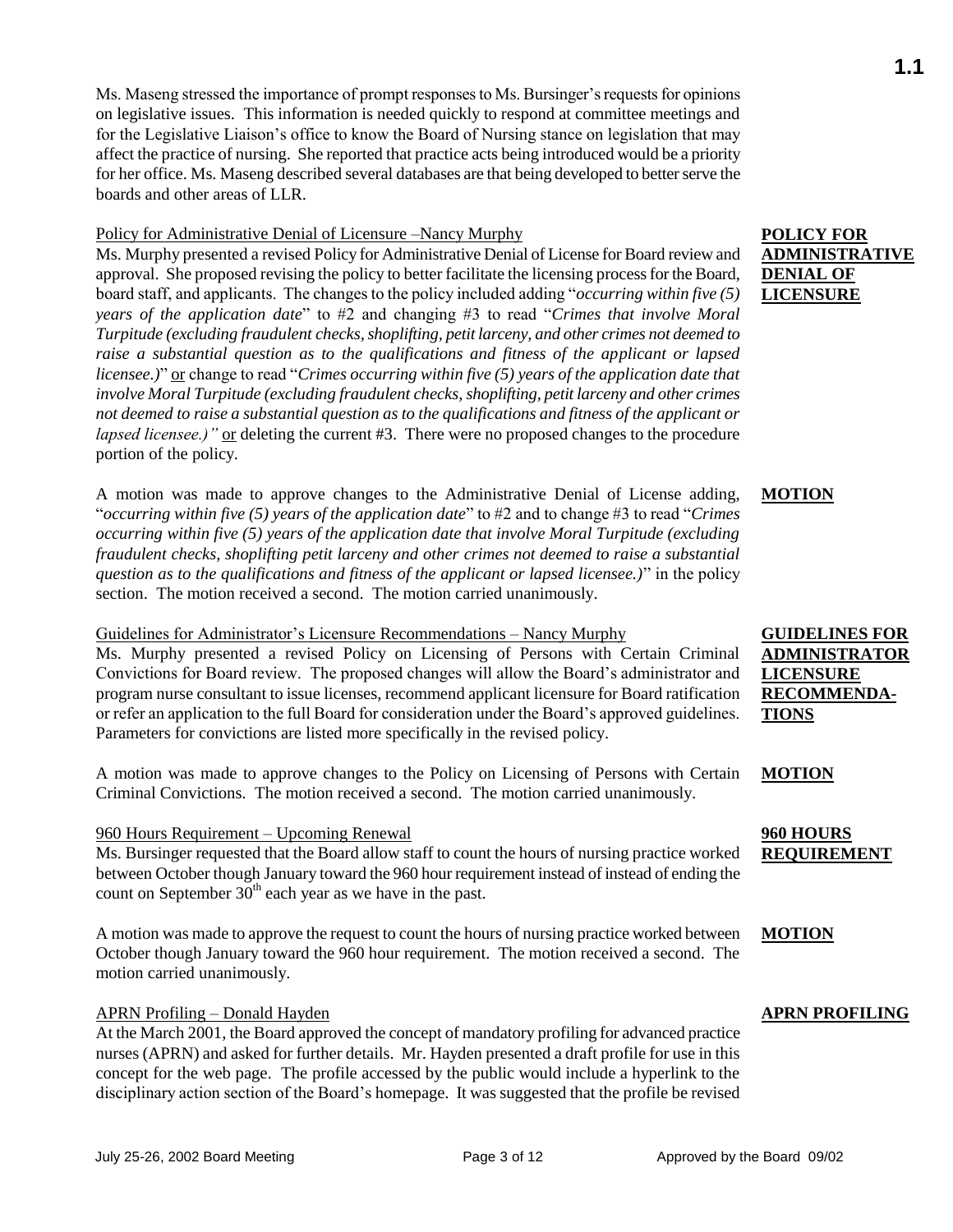to include "multi-lingual" and to amend items to read "hospital/practice" and "certification/specialty" and that "supervising physician" be deleted.

A motion was made to approve the profile with noted changes. The motion received a second. The motion carried unanimously. **MOTION**

#### **PRESIDENT'S REPORT**

Board staff developed a draft position statement on Mutual Recognition via the Nurse Compact (Compact) at the Board's request. The Nursing Practice and Standards Committee and Advisory Committee on Nursing reviewed this draft position statement at their June Meetings. With several abstentions, the Nursing Practice and Standards Committee voted 6-1 to oppose South Carolina's entry into the Compact. The Advisory Committee on Nursing voted unanimously to oppose South Carolina's entry into the Compact. A letter from Kenneth A. Shull, FACHE, Secretary of the South Carolina Hospital Association supporting the Compact was provided to the Board.

**MULTI-STATE NURSE LICENSURE COMPACT POSITION PAPER**

The Compact currently includes registered and licensed practical nurses only. The National Council of State Boards of Nursing (NCSBN) will discuss mutual recognition of advanced practice registered nurses (APRN) at their Delegate Assembly in August 2002.

Mr. Wilson reported that legislative staff would review the constitutionality of the Compact when legislation is presented. Ultimately, the courts will have the final say on constitutionality. During discussion, it was asked if South Carolina already accepts the lowest common denominator by accepting other state's licensure requirements when a nurse endorses to South Carolina. Currently, nurses who endorse into South Carolina must still meet South Carolina requirements. For example, the North Carolina Board of Nursing directly endorses Canadian nurses. Even though the nurse is licensed in North Carolina they still must have successfully completed the NCLEX or have been licensed in the United States for three years as required by current South Carolina law. Some states accept the nursing education programs from all branches of the military. South Carolina accepts one Army practical nursing education program only. Some states allow students to take the NCLEX before completing their education program or use a combination of experience and education to take the NCLEX. Re-licensure requirements vary from state to state. Under the Compact, nurses must comply with the practice laws within the state they are working. Discipline is a major issue with the Compact. NURSYS is a major part of the Compact and allows states to review disciplinary information on Compact licensees quickly.

New and better ways must be considered to address the nursing shortage in our state and across the nation. The Compact may help with that task. It was asked if current Compact states have seen an increase in nurses working and a lessening of the nurse shortage in their states and will participation in the Compact allow for increased nursing manpower? The Compact allows employers to hire nurses with particular specialties quicker to meet their current staffing needs. Nurse salaries vary by region and have a great impact on where nurses choose to work. Not joining the Compact and continuing to require a licensing endorsement process may make South Carolina less desirable for nurses to come to in the future. The Compact may not decrease the shortage, as more new nurses need to be educated and come into the nursing profession; however, the Compact will increase the availability of nurses for employment in our state. It will especially assist traveling nurses filling needs across the country. During times of national or regional disasters, nurses from Compact states would be able to assist with more ease using their multistate license. South Carolina should be a leader in solving the nursing shortage and not put up barriers.The Board agreed that the focus should be on patient safety and not on financial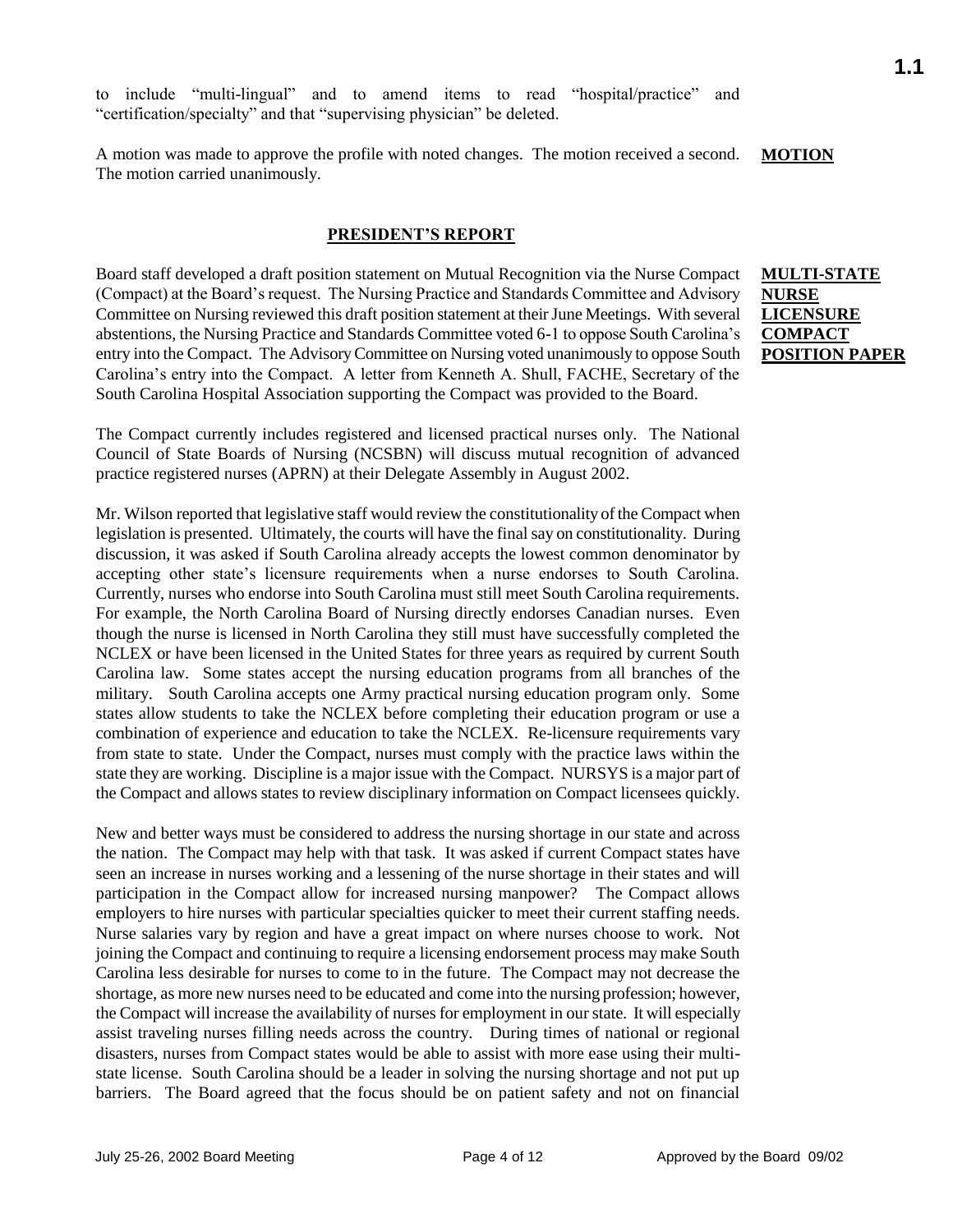concerns of the Board.

Mr. Jim Walker of the South Carolina Hospital Association (SCHA) thanked the Board and staff. He expressed SCHA's strong support of the Compact in South Carolina. Karen Carroll reported there are three military facilities in the Beaufort area and that many military nurses and their nurse spouses do not work in the public sector because they do want to go through the licensure process and are not sure how long they may be stationed here. If they were licensed in a Compact state they would be able to work for the time they are living in South Carolina. Pennie Peralta, Marilyn Shafter and Pat Johnson all expressed their support the Compact. Ms. Peralta stated that Joint Commission on Accreditation of Healthcare Organizations (JCAHO) holds facilities responsible for the competency of all nurses in their employment. They all spent a great deal of money on recruitment and that there are approximately 100 new graduates to fill 400-500 open positions. Terri Keels, President of the SC Organization of Nurse Executives, agreed with Ms. Peralta and stated that they, too, spend a large amount of money on recruitment and advertising. Ms. Keels said South Carolina is very attractive to people who are retiring and may bring experienced nurses who wish to continue in the profession. She feels the Compact can be a tool to obtain and keep nurses in our system. She also stated that she feels South Carolina would benefit from a continuing education requirement.

A motion was made to approve the Nurse Licensure Compact for South Carolina. The motion received a second. The motion carried unanimously.

A motion was made to request staff to develop an issues document, action plan, and timeline to move forward for the implementation Nurse Licensure Compact. The motion received a second. The motion carried unanimously.

Mr. Hayden suggested a caveat be added to any legislation allowing implementation of the Compact in approximately two years or more to allow ample time for computer updates, education of nurses and nursing employers and to set up systems

Ms. McClain suggested Dr. Kearney-Nunnery and Ms. Bursinger meet with Rita McKinney, Director of the Department of Labor, Licensing and Regulation as the next step regarding the Compact.

#### **REPORTS/UPDATES**

#### Practice Act Revision Task Force

Mr. Wilson reported for the Practice Act Revision Task Force (NPA Task Force). A great deal of time and effort has gone into bringing the practice act in conformity with the Engine Act. The paralegal who provided a great deal of assistance with this important project has recently left the LLR-Office of General Counsel and her position has not yet been filled.

A motion was made for the Board to formally request that the South Carolina Department of Labor, Licensing and Regulation (LLR) provide the necessary support staff to the Board and the Office of General Counsel to accomplish board business including the revision of the nurse practice act and additional current business. The motion received a second. The motion carried unanimously.

The Board discussed biennial renewal of licenses. We must be careful about funds from biennial renewal. Fees are collected in one year to cover operating costs for two years. This could cause a

## **NURSE PRACTICE ACT REVISION**

#### **MOTION**

**MOTION**

**MOTION**

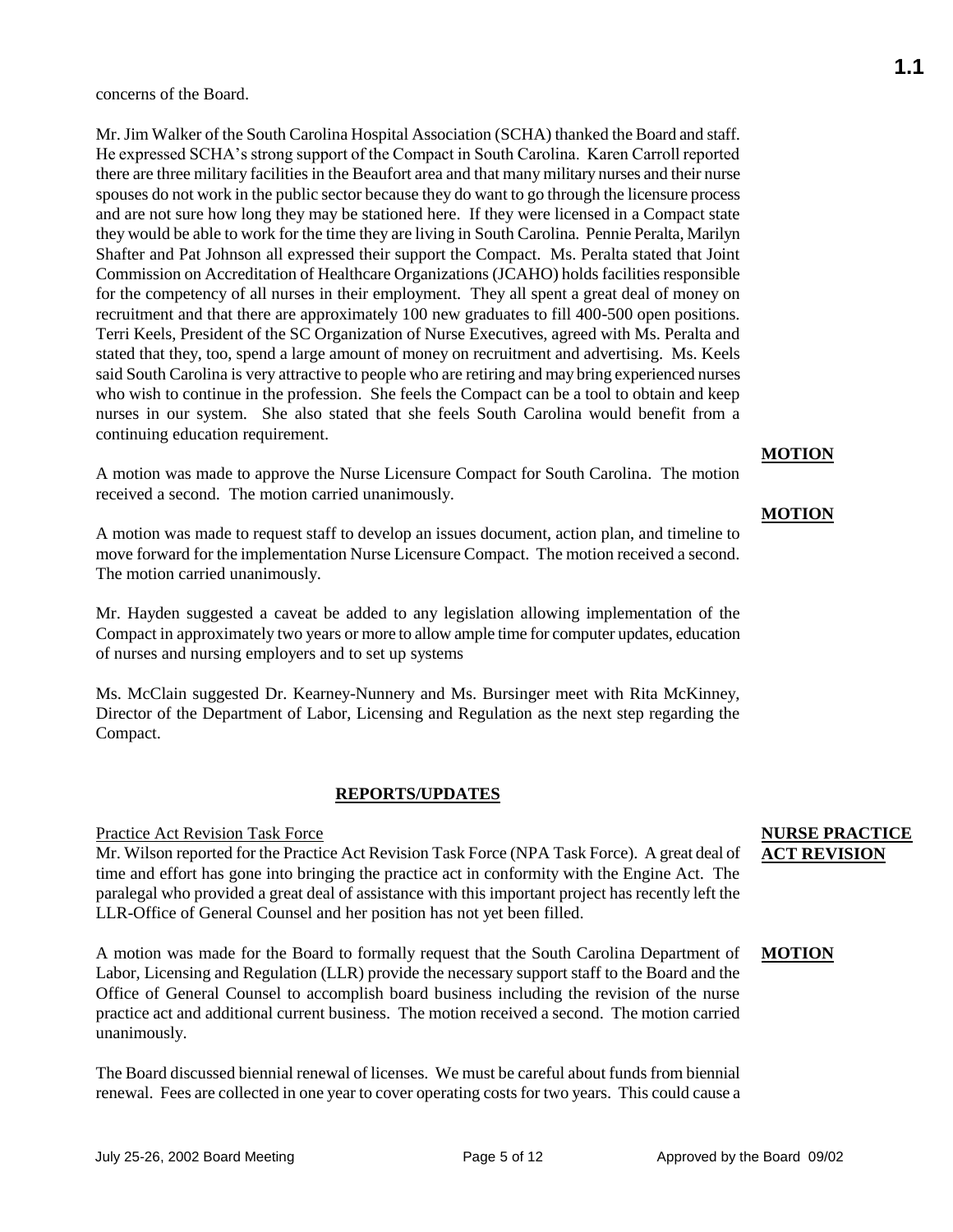problem if we experience across the board budget cuts. The Board asked for projections on renewing registered nurses one year and license practical nurses and advanced practice registered nurses (APRN) the following year. The NPA Task Force is working on wording that would allow flexibility in such matters as biennial renewal.

Issues like continued competency need to be decided by the Board and then added to the revised practice act. Exact requirements need to be in the statute to avoid problems similar to those we are currently experiencing with the 960-hours requirement. Ms. Bursinger will research and develop a list of options for the measurement of competency for presentation at the September 2002 Board Meeting.

In the revision of the practice act, the Board asked that the following areas be included: Acceptance of the American Nurses Association (ANA) Code of Ethics, legislation passed this year, advanced practice registered nurse (APRN) profiling, Recovering Professional Program, unlicensed assistive personnel, faculty requirements and clinical sites.

#### Practice Act Revision - APRN

Stephanie Burgess appeared before the Board to provide an update on the revisions to the advanced practice registered nurse (APRN) portion of the nurse practice act. Ms. Burgess is waiting for information from several APRN groups. All areas of the revision have not been negotiated. The main points of discussion are the word "collaborative" and the expansion prescriptive authority for APRNs. The group is still working together. Ms. Burgess apologized for the problems with the state-by-state analysis. In Draft 24, new certified registered nurse anesthetists (CRNA) applicants would be required to hold a master's degree. Currently licensed CRNAs would be "grandfathered" when this requirement goes into effect. "Collaborative" needs to be clarified for clinical nurse specialists (CNS) with APRN licensure. Some CNSs do not have practice agreements with physicians.

Aaron J. Kozloski, General Counsel for the South Carolina Medical Association stated they agree with the concept of APRN licensure instead of official recognition. He said that the major areas of disagreement in the revisions to the nurse practice act are national guidelines instead of protocols, "collaboration" and expansion of prescriptive authority to Schedule II, although they are not sure about Schedules III and IV.

Dr. Stan Ulmer spoke for the South Carolina Society of Anesthesiologists (SCSA). They are concerned that Draft 24 gives APRNs independent practice by removing physician supervision. Collaboration is defined as joint care of patients, which is unacceptable as the physician must be responsible. The SCSA opposes full prescriptive authority for APRNs. Dr. Ulmer stated that national guidelines are unacceptable as liability and responsibility lie at the local level, so practice standards should also.

Ms. Burgess stated that she recognized that this would be a continuing process for everyone to work out an agreement on language. Mr. Wilson will assist with language to clarify these areas.

#### Definitions & Scope of Practice

Gayle Heller and Kathleen Crispin from the original Advisory Committee on Nursing (ACON) Definitions and Scope of Practice Task Force revised their document, which was approved by the ACON at their June 18, 2002 meeting. The Board reviewed each change.

A motion was made to remove "within the framework of the nursing process" from (c) on page one of the Definitions and Scope of Practice. The motion received a second. The motion carried

## **ADVANCED PRACTICE REGISTERED NURSE**

## **DEFINITIONS & SCOPE OF PRACTICE**

#### **MOTION**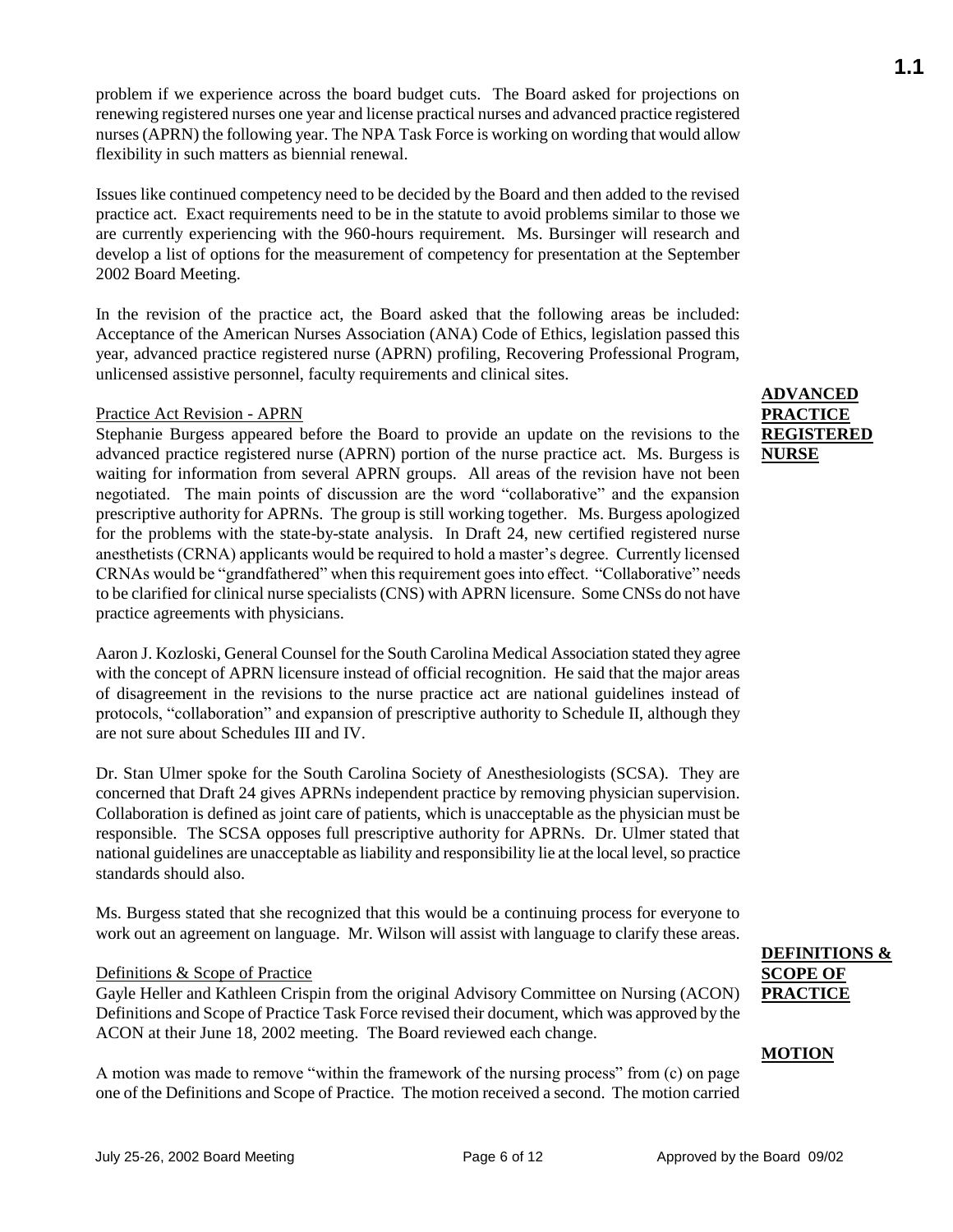unanimously.

A motion was made to make the following changes to the definition of practical nursing in the revised Definitions and Scope of Practice paper: remove "for persons with common well defined health problems with predictable outcomes. The acts," and to keep the words "and" and "may", which goes back to language in the original paper. The motion received a second. The motion carried unanimously.

A motion was made to accept the Definition and Scope of Practice reserving the right to review the definition of "competence" at the September Board Meeting. The motion received a second. The motion carried unanimously.

Ms. Martin reported that the Unlicensed Assistive Personnel (UAP) Task Force has not met since the last Board meeting.

A motion was made to table discussion on UAP Draft Position Statement as the task force has not had the opportunity to review the proposal and the Task Force will meet immediately upon adjournment of the Board meeting on Friday.

The Board reviewed the revised Delegation and Supervision of Unlicensed Assistive Personnel, which was originally accepted by the Board at their September 1998 Meeting. Don Guffey of the S.C. Department of Health and Environmental Control, who was the original task force chair as well as the Nursing Practice and Standards Committee on June 20, 2002, approved the revisions. The Board asked that the Five Rights of Delegation be incorporated into the paper.

Further discussion on the Delegation and Supervision of Unlicensed Assistive Personnel paper was tabled for further review.

## **PROGRAM NURSE CONSULTANT – PRACTICE**

The minutes of the June 20, 2002 Nursing Practice and Standards Committee meeting were removed from the Consent Agenda for discussion. Ms. White expressed concern about Item 2 in the minutes regarding the discussion of changes to Advisory Opinion 10b allowing a licensed practical nurse (LPN) to adjust rates and discontinue infusion in patient controlled analgesia (PCA). Currently LPNs are not allowed to begin, adjust the rate or discontinue PCA.

A motion was made to approve the minutes with the recommendation that the Practice and Standards Committee readdress patient controlled analgesia administration in the role of LPNs. The motion received a second. The motion carried unanimously.

Mr. Barnwell presented revised policies establishing the membership and functions of the Nursing Practice and Standards Committee and Advanced Practice Subcommittee as approved and recommended by the Committee. The policies now reflect the Board's request to list all member positions currently authorized, and additional changes to the membership recommended by the Committee. A key addition to the policies is to set a membership attendance requirement. If approved, the Committee chair and Subcommittee chair may request that the Board President allow removal of members who do not meet the attendance requirements. The Committee recommended the removal of a representative of the S.C. Federation of Licensed Practical Nurses position (currently vacant) and the Wound/Ostomy/Continence position (inactive member). The S.C. Federation of Licensed Practical Nurses appears to have dissolved without a plan for

#### **MOTION**

#### **MOTION**

## **UAP TASK FORCE REPORT**

**MOTION**

**DELEGATION & SUPERVISION OF UNLICENSED ASSISTIVE PERSONNEL**

### **MINUTES OF NURSING PRACTICE & STANDARDS COMM. MEETING**

**MOTION**

**NURSE PRACTICE & STANDARDS COMMITTEE AND APRN SUBCOMMITTEE POLICY REVISIONS**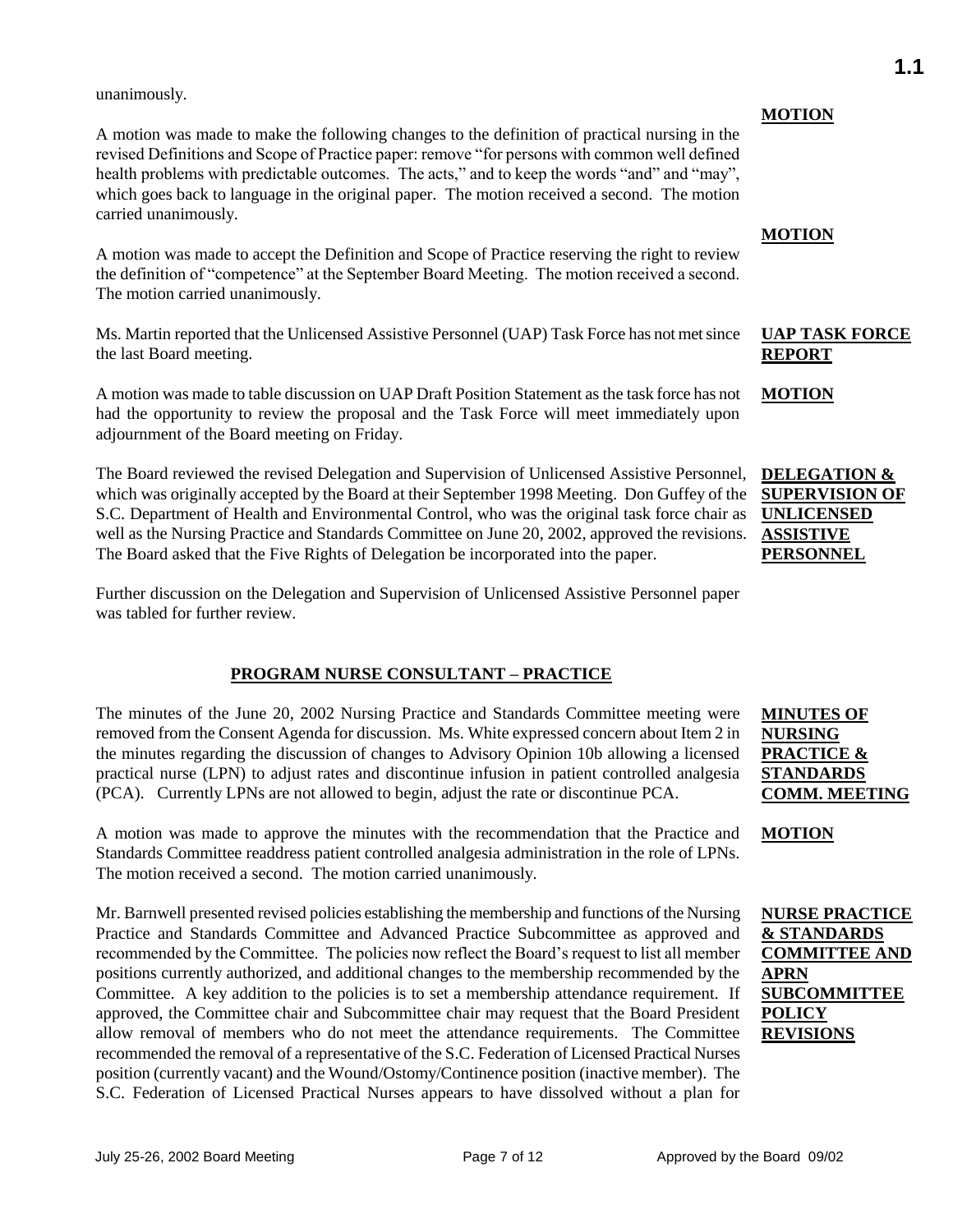reorganization. The Committee will call upon additional licensed practice nurse and wound/ostomy/continence practice specialists as needed.

The Board discussed the revisions and asked that the policy be reworded to say "Members *may* include: " and that the positions be "bulleted" in the policy rather than numbered. There are several members who represent more than one practice area on the Committee.

Mr. Barnwell will make the recommended changes and present the revised policy at the Board meeting in September 2002.

Motion to approve the Policy on Advanced Practice Subcommittee to the Nursing Practice and Standards Committee as presented. The motion received a second. The motion carried unanimously. **MOTION**

The Nursing Practice and Standards Committee completed its review of Advisory Opinion 27 after consideration of all communications received from various groups since the last revision in November 2001. The Committee found the advisory opinion continues to provide sound practice guidance to the nursing community and recommends only one change. Paragraph #1 allows anesthetic agents to be administered by a registered nurse (RN) for facilitation of intubation "if a qualified provider is immediately present and prepared to intubate the patient, if needed." The phrase "if needed" has caused some confusion. The Committee recommends this phrase be deleted. The intent of this provision is to allow the RN to administer the anesthetic agent if a physician or CRNA is immediately present and prepared to intubate a patient who has already been assessed as needing intubation.

A motion was made to approve Advisory Opinion 27 with the deletion of "if needed" in the paragraph numbered 1 of the advisory. The motion received a second. The motion carried unanimously.

Mr. Barnwell presented a draft of the Advanced Practice Registered Nurse (APRN) Audit Letter Template for the Board's review.

A motion was made to send the revised audit letter and checklist back to the Advanced Practice Subcommittee to review for clarity and completeness. The motion received a second. The motion carried unanimously.

## **REGULATORY COMPLIANCE MANAGER**

The Board reviewed cases and recommendations from the hearing panel. Respondents appeared before the Board to respond to questions.

6.4a Respondent appeared without counsel to respond to questions from the Board. Respondent was sworn in. The Hearing Panel found that Respondent was in violation of §40-33-935(e), (g) Regulations  $91-19(c)(2)(c)$ , (h), and  $(c)(2)(j)$ . The Hearing Panel recommended that Respondent's license to practice nursing be immediately suspended; the suspension be immediately stayed and Respondent's license reinstated in a probationary status for a period of not less than two years, upon the following terms and conditions of probation: a) attend and successfully complete a Board approved Legal Aspects Course within a time frame specified by the Board and b) during the period of probation, Respondent's practice be strictly limited to a specific setting and location approved in writing in advance by the Board and further Respondent not be approved to work in a

**RECOMMENDED REVISION TO ADVISORY OPINION #27**

## **MOTION**

## **DRAFT APRN AUDIT LETTER**

#### **MOTION**

#### **CERTIFIED PANEL REPORTS**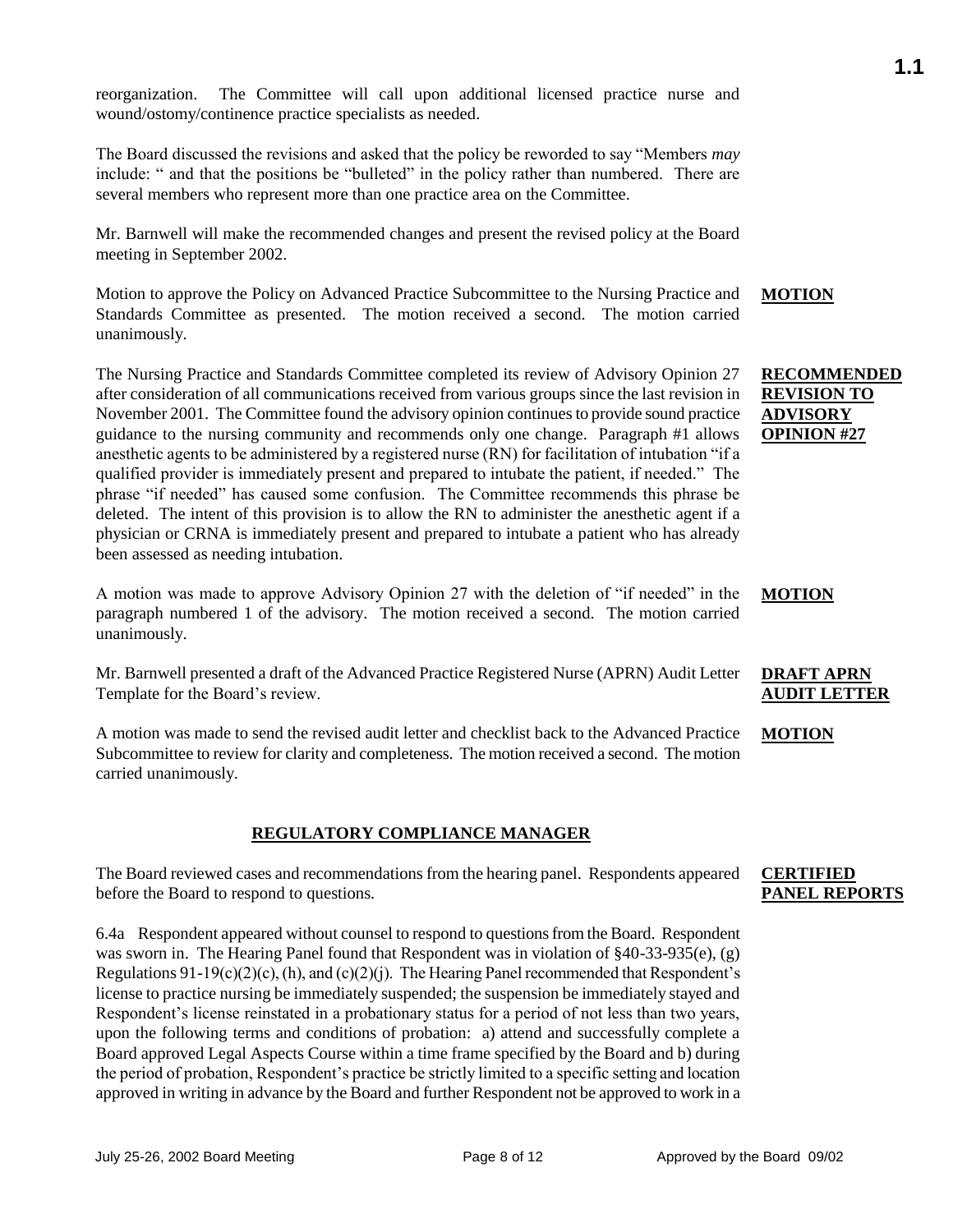home health environment and practice be under the supervision of a registered nurse present on site at all times.

A motion was made to go into executive session for the purpose of receiving legal counsel on a disciplinary matter. The motion received a second. The motion carried unanimously.

A motion was made to return to public session. The motion received a second. The motion carried unanimously.

A motion was made to suspend the Respondent's license for not less than one year, during that year must take a Legal Aspects, Medication and Ethics course after that year my request reinstatement of license. The motion received a second. The motion carried with one abstention.

6.4b Although properly notified, Respondent did not appear to respond to questions from the Board and was not represented by counsel. Respondent did not appear for the panel hearing and was not represented by counsel. The Hearing Panel found that Respondent was in violation of  $§40-33-935(g)$  and Regulations 91-19(c)(3)(c) and (c)(3)(f). The Hearing Panel recommended Respondent be issued a public reprimand, that prior to reinstatement of the Respondent's lapsed license, Respondent be required to undergo an evaluation through the Recovering Professionals Program, followed by a written report to the Board which should include a recommendation as to the Respondent's ability to safely practice nursing.

A motion was made to accept the Hearing Panel's Findings of Fact, Conclusions of Law, and issue a public reprimand, \$500 civil penalty and require a Board appearance prior to reinstatement. The motion received a second. The motion carried unanimously.

6.4c Although properly notified, Respondent did not appear to respond to questions from the Board and was not represented by counsel. Respondent did not appear for the panel hearing and was not represented by counsel. The Hearing Panel found that Respondent was in violation of §40-33-935(g) and Regulations 91-19(c)(2), (c)(3)(b), and (c)(3)(j). The Hearing Panel recommended that Respondent's license be suspended; however, suspension may be stayed and Respondent's license reinstated in a probationary status for a period of not less than one year upon the following term and conditions of probation: a) prior to reinstatement Respondent be required to successfully complete a Board approved legal aspects workshop and b) during the period of probation, Respondent's practice be strictly limited to a specific setting and location approved in writing in advance by the Board and Respondent should not be approved to work in a home health environment, must be under the supervision of a registered nurse present on site at all times, and a \$500 civil penalty.

A motion was made to accept the Findings of Fact, Conclusions of Law, and Recommendations with amendment that license be suspended for a period of not less than one year, upon the following terms and conditions of probation: a) prior to reinstatement must successfully complete a Legal Aspects Workshop and a Medication course, practice be restricted to a Board approved setting, on-site, on-shift registered nurse supervision, no home health, quarterly employer reports and a civil penalty of \$500. The motion received a second. The motion carried unanimously.

Respondent requested to make a personal appearance before the Board to regain her nursing license. Respondent was sworn in. Respondent voluntarily surrendered her license to practice as a registered nurse in South Carolina. Respondent was required to provide documentation to the Board that she was safe and competent to practice nursing prior to reinstatement.

#### July 25-26, 2002 Board Meeting The Page 9 of 12 Approved by the Board 09/02

#### **MOTION**

#### **MOTION**

#### **MOTION**

**MOTION**

## **MOTION**

## **REINSTATEMENT REQUEST**

# **1.1**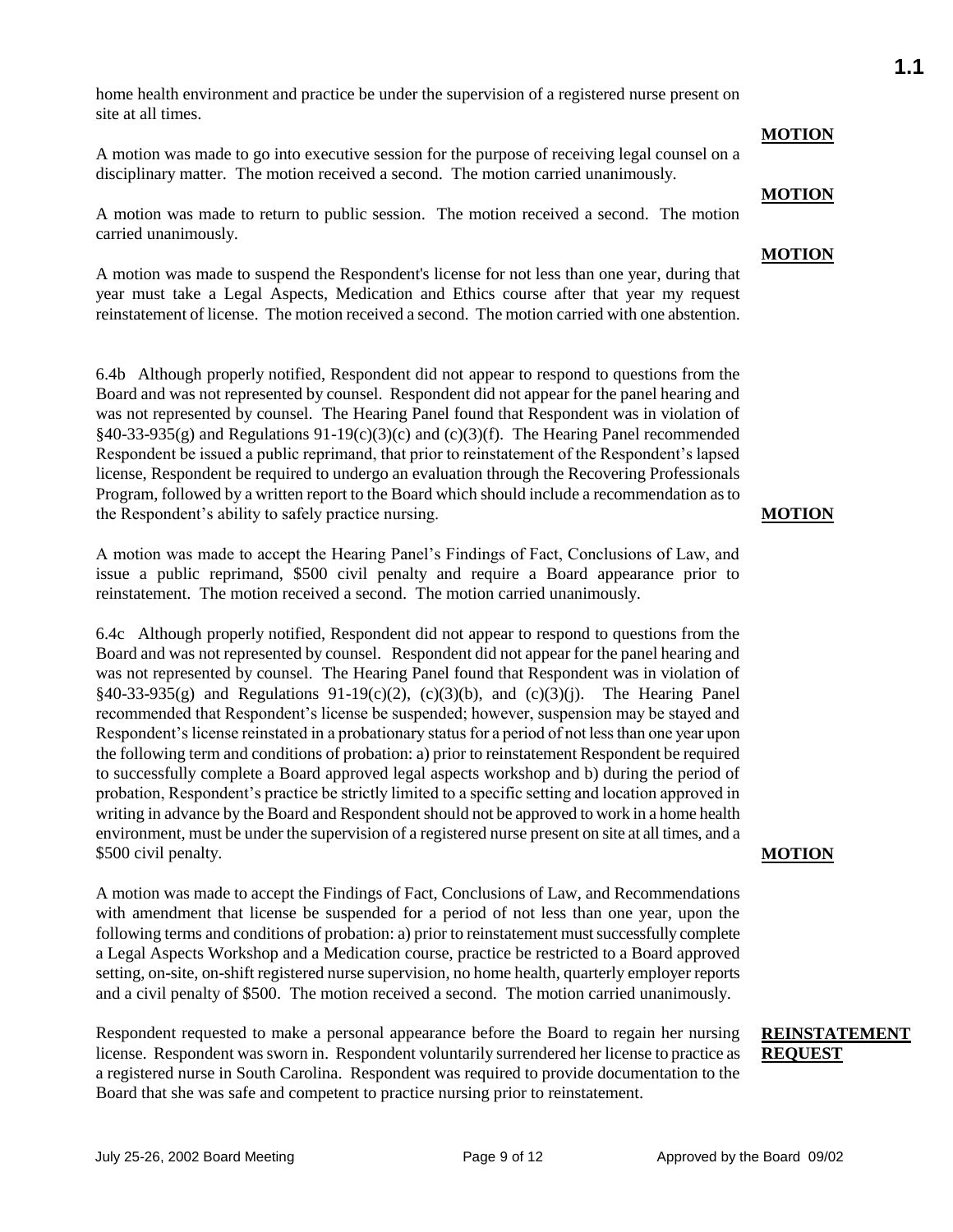A motion was made to go into executive session for the purpose of receiving legal counsel on a disciplinary matter. The motion received a second. The motion carried unanimously. **MOTION**

A motion was made to return to public session. The motion received a second. The motion carried unanimously. **MOTION**

A motion was made to continue the license suspension until medication administration course to be completed and \$500 civil penalty paid within three months and then may reapply to the Board for reinstatement. The motion received a second. The motion carried unanimously. **MOTION**

Respondent requested to appear before the Board regarding her nurse licensure in lieu of a Panel Hearing.

Respondent appeared with Bill Gibson and Nance Weldon of the Recovering Professionals Program (RPP) and friend. Mr. Gibson and her friend spoke on her behalf. Ms. Weldon read a letter of support from her employer.

A motion was made to suspend license for one year with immediate stay, continue Recovering Professionals Program (RPP), quarterly employer reports, on-site, on-shift RN supervision. The motion received a second. The motion carried with five yeas and two abstentions. **MOTION**

Mr. Hayden submitted a request that the Board approve the revision of Section 40-33-230 of the nurse practice act to read, "Members of the Board, and persons authorized by the Board to serve on disciplinary panels, shall receive for their services a per diem, mileage, and subsistence as provided by law for State Boards. Such compensation shall be paid from Board funds. As appropriate, these funds will be recouped from the fines account as a case expense." Mr. Hayden stated that this would include Hearing Panel Members and the Disciplinary Review Committee member, who are considered part of the hearing panel. The Board also discussed per diem for the Nursing Practice and Standards and the Advanced Practice Subcommittee and will consider this in the draft of the revised nurse practice act.

A motion was made to approve "Members of the Board, and persons authorized by the Board to serve on disciplinary panels, shall receive for their services a per diem, mileage, and subsistence as provided by law for State Boards. Such compensation shall be paid from Board funds. As appropriate, these funds will be recouped from the fines account as a case expense." The motion received second. The motion carried unanimously.

Mr. Wilson will present language for other committees at a later meeting.

## **NURSE CONSULTANT – EDUCATION**

Dr. Whiting represented South Carolina State University as the Interim Chair of the Nursing Department and recused herself from discussion and voting. Dr. Earline M. Simms, Associate Vice-President for Academic Affairs was also present to represent South Carolina State University (SCSU). Dr. Leola Adams, is currently in China and unable to attend this meeting. This matter was deferred from the May 2002 Meeting pending receipt of more details on South Carolina State University's exact plans for improvement and National Council Licensure Examination (NCLEX) results. Currently, 26 students have graduated and completed the review course. Sixteen of the students have tested with 10 successful (62.5%). This includes a student who tested in Georgia

## **COMPENSATION OF DESIGNATED INDIVIDUALS ON DISCIPLINARY PANELS**

**FULL BOARD HEARING**

#### **MOTION**

**SURVEY VISIT REPORTS – SOUTH CAROLINA STATE UNIVERSITY**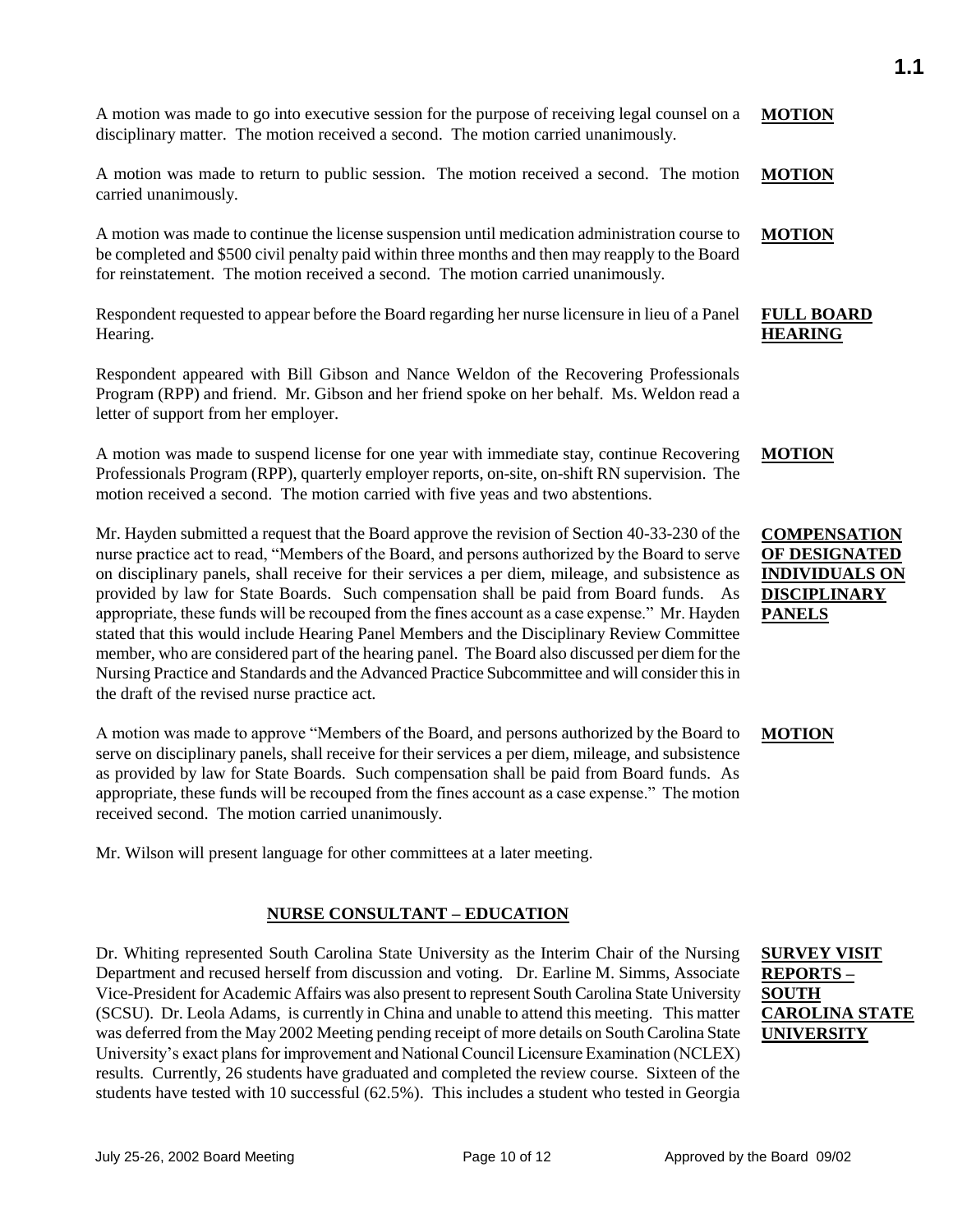and one who tested in North Carolina. Two graduates have not yet registered for the NCLEX. Dr. Whiting stated that although some students do not pass on their first attempt, many are successful on their second attempt. Dr. Whiting reported that she could recall only one SCSU graduate coming before the Board on a disciplinary matter. That graduate received only a letter of concern.

The program has accepted 102 students for the fall semester  $-27$  seniors; 35 juniors; 40 sophomores. Classes begin on August 19, 2002. There is concern regarding the number of faculty available to students. Dr. Whiting is actively recruiting faculty and expects to meet the faculty/student ratio. SCSU cannot pursue NLN accreditation without full program approval by the Board. Their program is currently on conditional status until January 2003. SCSU is committed to their nursing program and has made it a top priority. The Board received letters from USC College of Nursing and USC School of Public Health committing to help SCSU succeed.

Several South Carolina State University nursing students appeared before the Board and spoke in support of the SCSU program.

A motion was made to defer action on the Approval of the South Carolina State University BSN nursing program until the November 2002 Board Meeting when NCLEX results and master plan will be available. The motion received a second. The motion carried unanimously.

## **FRIDAY, MAY 26, 2002**

Approval of the May 28-31, 2002 Strategic Planning and Regular Board Meeting was deferred from the Thursday portion of this meeting. **APPROVAL OF MINUTES**

A motion was made to approve the minutes of the May 29, 2002 Strategic Planning Meeting with corrections. The motion received a second. The motion carried unanimously. **MOTION**

A motion was made to approve the minutes of the May 30-31, 2002 Regular Board Meeting with changes. The motion received a second. The motion carried unanimously. **MOTION**

#### **NURSE CONSULTANT – LICENSING**

Examination candidates and endorsement applicants with convictions and/or prior disciplinary action appeared before the Board requesting approval of their applications. **SPECIAL APPEARANCES**

9.1 NCLEX-PN Candidate. Candidate was properly notified and appeared before the Board without counsel to respond to questions from the Board.

A motion was made to allow Candidate to take the NCLEX-PN and upon successful completion be licensed as a licensed practical nurse in South Carolina. The motion received a second. The motion carried unanimously.

9.2 NCLEX-RN Candidate. Candidate was properly notified. Candidate notified Board his/her wish to reschedule.

9.3 RN Endorsement Applicant. Applicant was properly notified and appeared before the

#### **MOTION**

#### **MOTION**